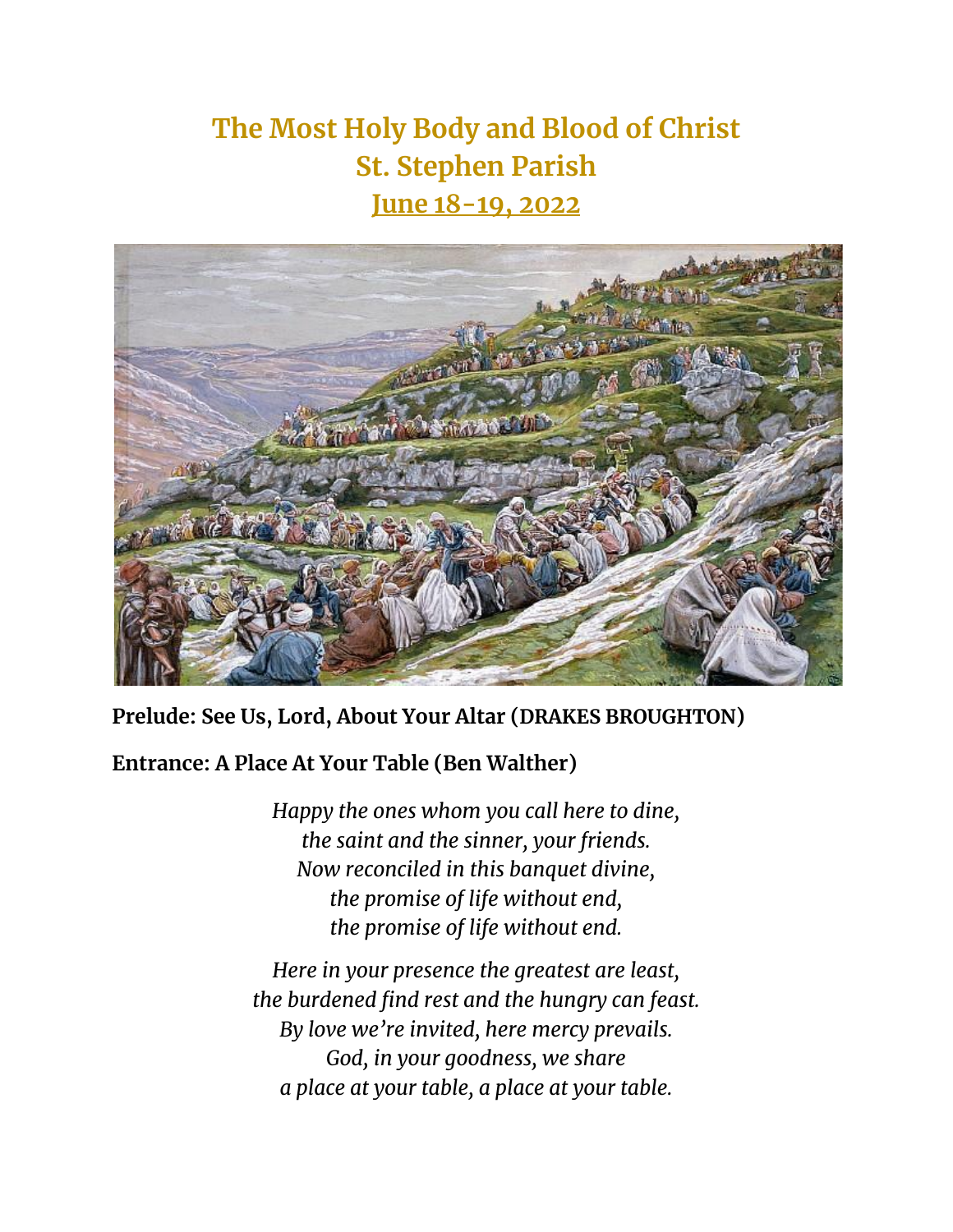**Glory To God: Mass of Renewal (Curtis Stephan)**

*Glory to God in the highest, and on earth peace to people of good will. We praise you, we bless you, we adore you, we glorify you, We give you thanks for your great glory. Lord God, heavenly King, O God, Almighty Father.*

*Lord Jesus Christ, Only Begotten Son, Lord God, Lamb of God, Son of the Father, You take away the sins of the world, have mercy on us; You take away the sins of the world, receive our prayer; You are seated at the right hand of the Father, have mercy on us.*

*For you alone are the Holy One, you alone are the Lord, You alone are the Most High, Jesus Christ, With the Holy Spirit in the glory of God the Father. Amen, amen.*

#### **First Reading: Genesis 14:18-20**

A reading from the Book of Genesis.

In those days, Melchizedek, king of Salem, brought out bread and wine, and being a priest of God Most High, he blessed Abram with these words:

"Blessed be Abram by God Most High, the creator of heaven and earth; and blessed be God Most High, who delivered your foes into your hand." Then Abram gave him a tenth of everything.

The word of the Lord. **Thanks be to God.**

# **Responsorial Psalm: Psalm 110 (Luke Mayernik)**

*"You are a priest for ever, in the line of Melchizedek."*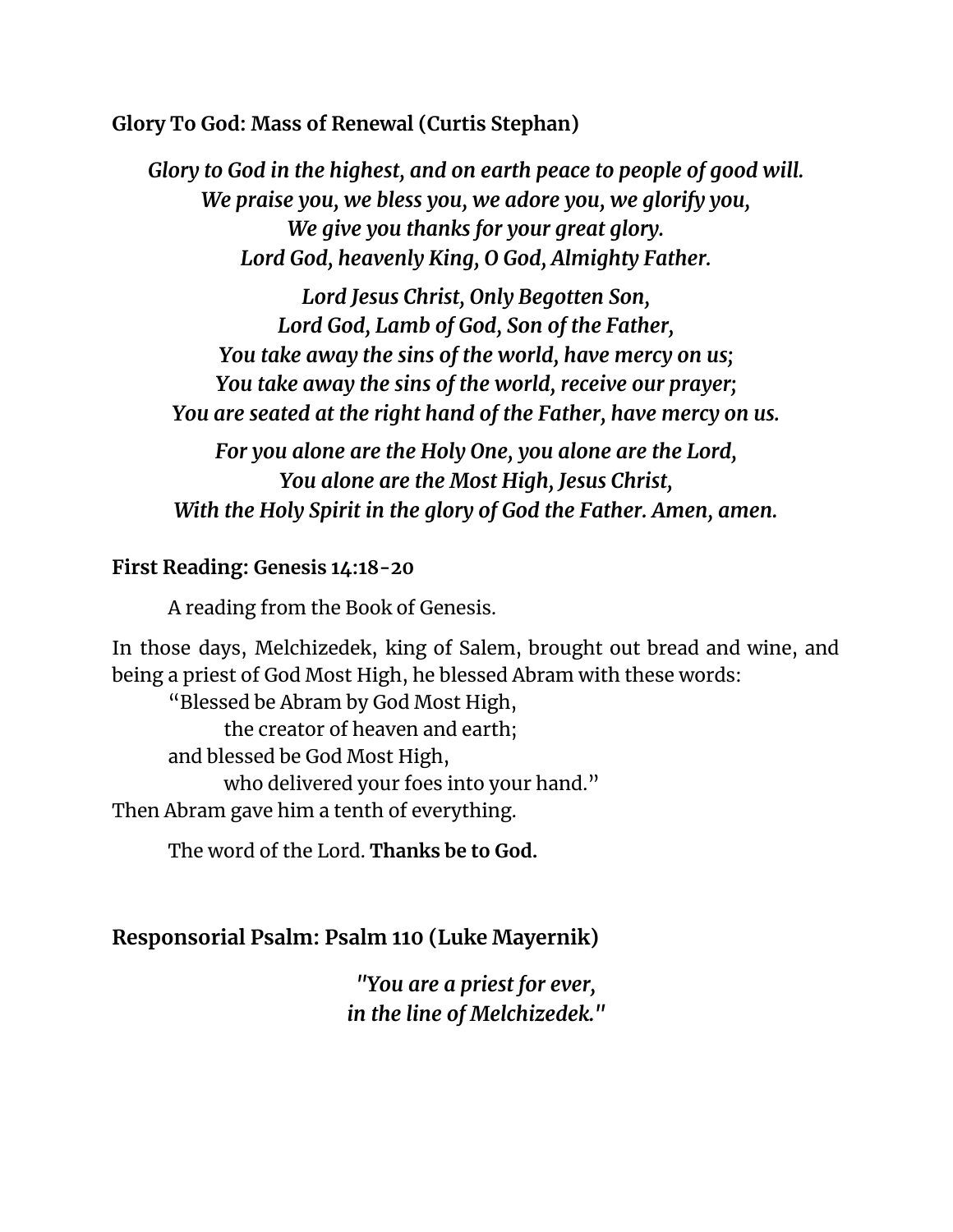#### **Second Reading: 1 Corinthians 11:23-26**

A reading from the first Letter of Saint Paul to the Corinthians.

Brothers and sisters: I received from the Lord what I also handed on to you, that the Lord Jesus, on the night he was handed over, took bread, and, after he had given thanks, broke it and said, "This is my body that is for you. Do this in remembrance of me." In the same way also the cup, after supper, saying, "This cup is the new covenant in my blood. Do this, as often as you drink it, in remembrance of me." For as often as you eat this bread and drink this cup, you proclaim the death of the Lord until he comes.

The word of the Lord. **Thanks be to God.**

# **Corpus Christi Sequence (Laud, O Zion): James Poppleton**

*Lo! The angel's food is given To the pilgrim who has striven; See the children's bread from heaven, which on dogs may not be spent.*

*Truth the ancient types fulfilling, Isaac bound, a victim willing, Paschal lamb, its lifeblood spilling, manna to the fathers sent.*

*Very bread, good shepherd, tend us, Jesu, of your love befriend us, You refresh us, you defend us, Your eternal goodness send us In the land of life to see.*

*You who all things can and know, Who on earth such food bestow, Grant us with your saints, though lowest, Where the heav'nly feast you show, Fellow heirs and guests to be. Amen. Alleluia. Amen. Alleluia.*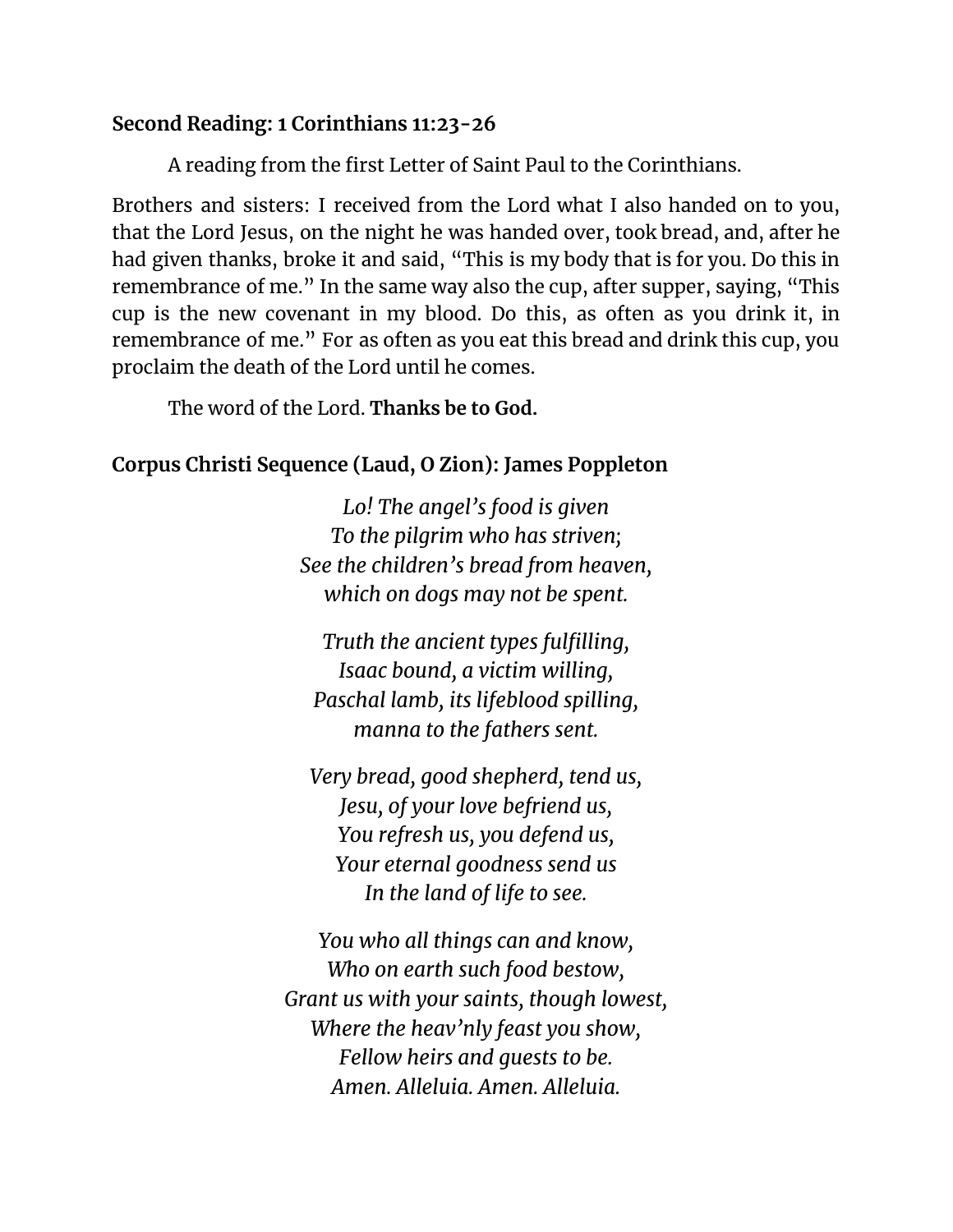**Gospel Acclamation**



Music © 1985, 1996, Fintan O'Carroll and Christopher Walker. Published by OCP. All rights reserved.

#### **Gospel: Luke 9:11-17**

The Lord be with you. **And with your spirit.** A reading from the Holy Gospel according to Luke. **Glory to you, O Lord.**

Jesus spoke to the crowds about the kingdom of God, and he healed those who needed to be cured. As the day was drawing to a close, the Twelve approached him and said, "Dismiss the crowd so that they can go to the surrounding villages and farms and find lodging and provisions; for we are in a deserted place here." He said to them, "Give them some food yourselves." They replied, "Five loaves and two fish are all we have, unless we ourselves go and buy food for all these people." Now the men there numbered about five thousand. Then he said to the disciples, "Have them sit down in groups of about fifty." They did so and made them all sit down. Then taking the five loaves and the two fish, and looking up to heaven, he said the blessing over them, broke them, and gave them to the disciples to set before the crowd. They all ate and were satisfied. And when the leftover fragments were picked up, they filled twelve wicker baskets.

The Gospel of the Lord. **Praise to you, Lord Jesus Christ.**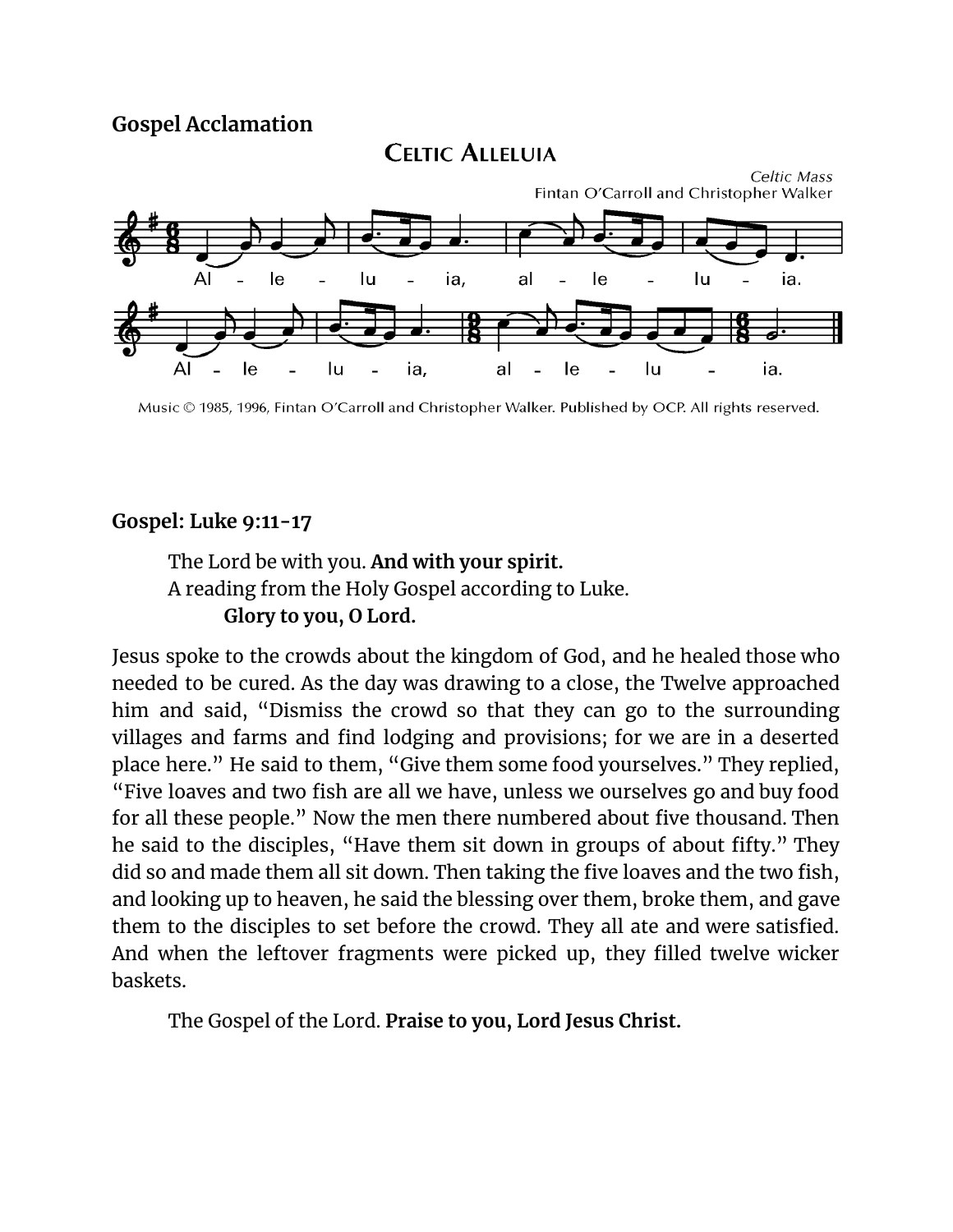#### **Offertory Hymn**

ANG KATAWAN NI KRISTO/ **BEHOLD THE BODY OF CHRIST** 

Ricky Manalo, CSP

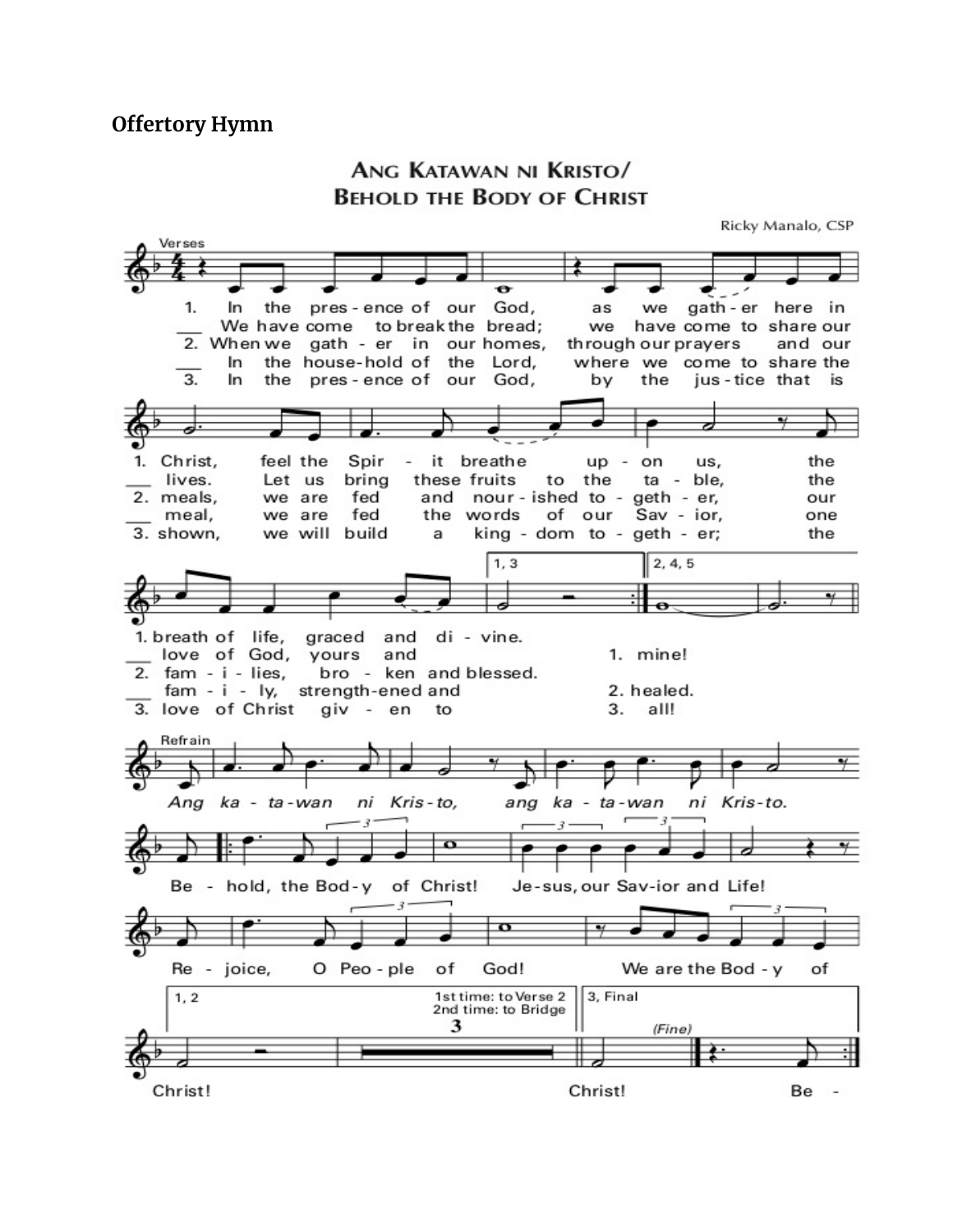#### **Holy: Mass of Renewal (Curtis Stephan)**

*Holy, Holy, Holy Lord God of hosts. Heaven and earth are full of your glory. Hosanna in the highest. Blessed is he who comes in the name of the Lord. Hosanna in the highest. Hosanna in the highest.*

## **Memorial Acclamation: Mass of Renewal (Curtis Stephan)**

*When we eat this Bread and drink this Cup, We proclaim your Death, O Lord, until you come again.*

## **Amen: Mass of Renewal (Curtis Stephan)**

*Amen, Amen, Amen.*

# **Lamb of God: Mass of Renewal (Curtis Stephan)**

*Lamb of God, you take away the sins of the world, have mercy, have mercy on us. Lamb of God, you take away the sins of the world, have mercy, have mercy on us. Lamb of God, you take away the sins of the world, grant us, grant us peace.*

# **Communion Antiphon**

# THE MOST HOLY BODY AND BLOOD OF CHRIST (CORPUS CHRISTI) **COMMUNION ANTIPHON**



Steve Angrisano, Sarah Hart, and Curtis Stephan

Text © 2010, ICEL. All rights reserved. Used with permission. Music @ 2020, Steve Angrisano, Sarah Hart, and Curtis Stephan. Published by OCP. All rights reserved.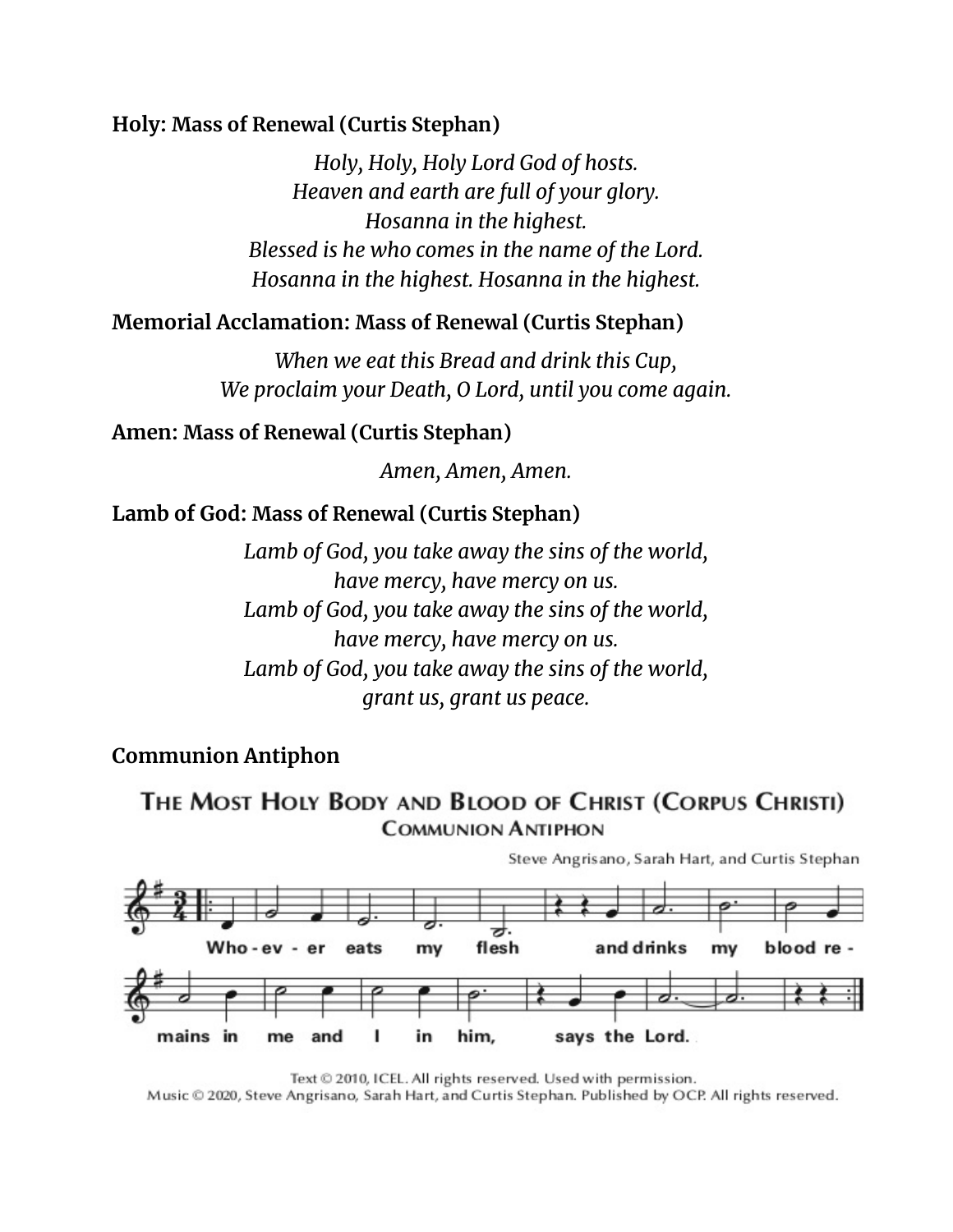#### **MIRACLE OF GRACE**

**Bread of Life** 

Curtis Stephan

Verses Mir - a - cle 1. of grace, mys-ter - y оf faith, y you feed the hun - gry 2. Un - wor-thy though we are, heart 3. Your faith-ful - ness re-vealed in this cov - e-nant you've sealed  $\mathbf{1}$  $\mathbf{y}$ call - ing us to ven ture to the deep. 2. with bread come down from heav en a - bove. And 3. Come, with your ver - y bod your blood. y  $\overline{a}$ y and 1. Though our sens - es fail, your grac - es still pre - vail, and  $2.$ like  $\mathbf{a}$ grain of wheat, we fall down at your feet,  $\mathcal{A}$ 3. claim your bride with love that can - not end, for a - gain 1. we be - come the love that we re - ceive. with you. rise!  $\overline{2}$ .  $dy - ing$ here Oh, let us 3. what God joins one di - vide. no can Refrain Bread of life, bread of life. this bread shall live Those who eat and nev - er die. Bread of life, bread of life. Your ri - fice. true pres  $\overline{\phantom{a}}$ ence in this ho  $\frac{1}{2}$ lγ sac  $\overline{a}$  $1, 2$ to Verse 2, 3 of **Bread** life. Final Bread of life, bread of life.

© 2008, Curtis Stephan. Published by Spirit & Song, a division of OCP. All rights reserved.